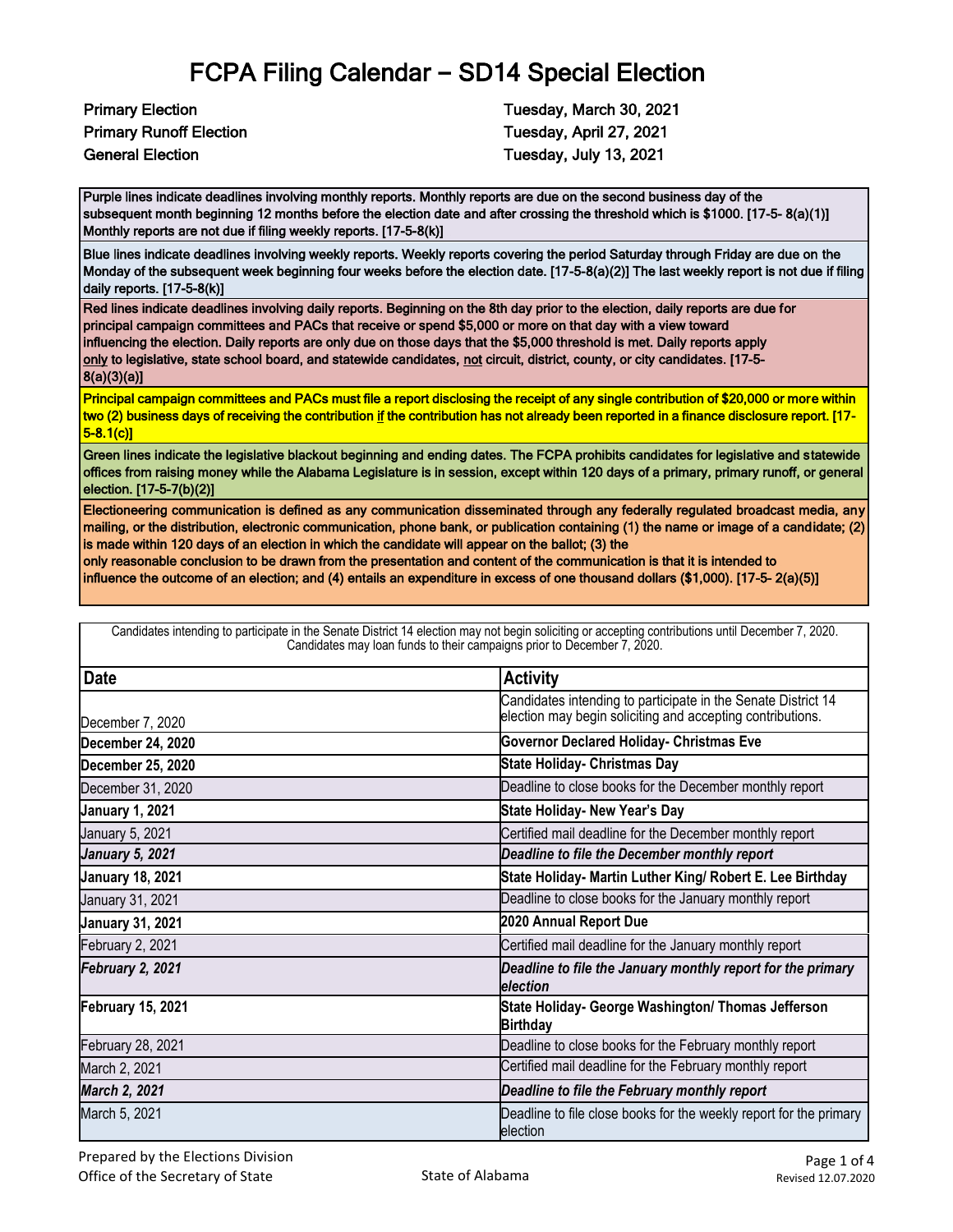| March 8, 2021         | Certified mail deadline for the weekly report for the primary<br>election                       |
|-----------------------|-------------------------------------------------------------------------------------------------|
| March 8, 2021         | Deadline to file the weekly report for the primary election                                     |
| March 12, 2021        | Deadline to close books for the weekly report for the primary<br>election                       |
| March 15, 2021        | Certified mail deadline for the weekly report for the primary<br>election                       |
| March 15, 2021        | Deadline to file the weekly report for the primary election                                     |
| March 19, 2021        | Deadline to close books for the weekly report for the primary<br>election                       |
| March 22, 2021        | Certified mail deadline for the weekly report for the primary<br>election                       |
| March 22, 2021        | Deadline to file the weekly report for the primary election                                     |
| <b>March 22, 2021</b> | Daily report due. Please refer to instructions on the top of<br>the calendar page.              |
| <b>March 23, 2021</b> | Daily report due. Please refer to instructions on the top of<br>the calendar page.              |
| <b>March 24, 2021</b> | Daily report due. Please refer to instructions on the top of<br>the calendar page.              |
| <b>March 25, 2021</b> | Daily report due. Please refer to instructions on the top of<br>the calendar page.              |
| March 26, 2021        | Deadline to close books for the weekly report for the primary<br>election                       |
| <b>March 26, 2021</b> | Daily report due. Please refer to instructions on the top of<br>the calendar page.              |
| <b>March 27, 2021</b> | Daily report due. Please refer to instructions on the top of<br>the calendar page.              |
| <b>March 28, 2021</b> | Daily report due. Please refer to instructions on the top of<br>the calendar page.              |
| March 29, 2021        | Certified mail deadline for the weekly report for the primary<br>election                       |
| March 29, 2021        | Deadline to file the weekly report for the primary election                                     |
| <b>March 29, 2021</b> | Daily report due by 12:01 p.m. Please refer to instructions<br>on the top of the calendar page. |
| <b>March 30,2021</b>  | <b>Primary Election Day</b>                                                                     |
| April 2, 2021         | Deadline to close books for the weekly report for the primary<br>runoff election                |
| April 5, 2021         | Certified mail deadline for the weekly report for the primary runoff<br>election                |
| April 5, 2021         | Deadline to file the weekly report for the primary runoff<br>election                           |
| April 9, 2021         | Deadline to close books for the weekly report for the primary<br>runoff election                |
| April 12, 2021        | Certified mail deadline for the weekly report for the primary<br>runoff election                |
| April 12, 2021        | Deadline to file the weekly report for the primary runoff<br>election                           |
| April 16, 2021        | Deadline to close books for the weekly report for the primary<br>runoff election                |
| April 19, 2021        | Certified mail deadline for the weekly report for the primary runoff<br>election                |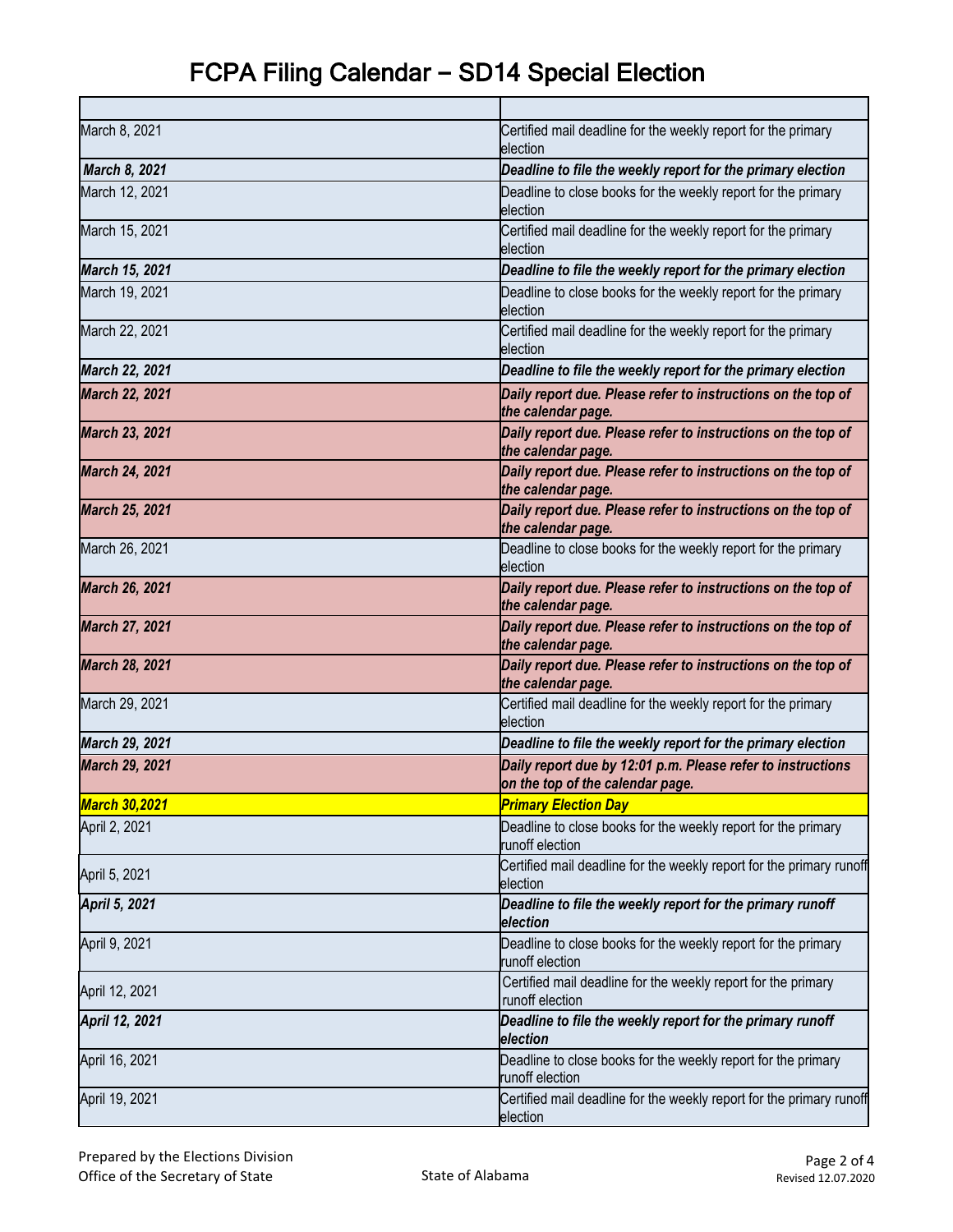| April 19, 2021        | Deadline to file the weekly report for the primary runoff<br>election                           |
|-----------------------|-------------------------------------------------------------------------------------------------|
| April 19, 2021        | Daily report due. Please refer to instructions on the top of<br>the calendar page.              |
| <b>April 20, 2021</b> | Daily report due. Please refer to instructions on the top of<br>the calendar page.              |
| <b>April 21, 2021</b> | Daily report due. Please refer to instructions on the top of<br>the calendar page.              |
| <b>April 22, 2021</b> | Daily report due. Please refer to instructions on the top of<br>the calendar page.              |
| April 23, 2021        | Deadline to close books for the weekly report for the primary<br>runoff election                |
| <b>April 23, 2021</b> | Daily report due. Please refer to instructions on the top of<br>the calendar page.              |
| <b>April 24, 2021</b> | Daily report due. Please refer to instructions on the top of<br>the calendar page.              |
| April 25, 2021        | Daily report due. Please refer to instructions on the top of<br>the calendar page.              |
| April 26, 2021        | Certified mail deadline for the weekly report for the primary runoff<br>election                |
| April 26, 2021        | Deadline to file the weekly report for the primary runoff<br>election                           |
| April 26, 2021        | Daily report due by 12:01 p.m. Please refer to instructions<br>on the top of the calendar page. |
| April 26, 2021        | State Holiday- Confederate Memorial Day                                                         |
| <b>April 27, 2021</b> | <b>Primary Election Runoff</b>                                                                  |
| April 30, 2021        | Deadline to close books for the April monthly report                                            |
| May 4, 2021           | Certified mail deadline for the April monthly report                                            |
| May 4, 2021           | Deadline to file the April monthly report                                                       |
| May 31, 2021          | Deadline to close books for the May monthly report                                              |
| May 31, 2021          | <b>State Holiday- Memorial Day</b>                                                              |
| June 02, 2021         | Certified mail deadline for the May monthly report for the general<br>election                  |
| June 02, 2021         | Deadline to file the May monthly report for the general<br>election                             |
| June 7, 2021          | State Holiday- Jefferson Davis's Birthday                                                       |
| June 18, 2021         | Deadline to close books for the weekly report for the general<br>election                       |
| June 21, 2021         | Certified mail deadline for the weekly report for the general<br>election                       |
| June 21, 2021         | Deadline to file the weekly report for the general election                                     |
| June 25, 2021         | Deadline to close books for the weekly report for the general<br>election                       |
| June 28, 2021         | Certified mail deadline for the weekly report for the general<br>election                       |
| June 28, 2021         | Deadline to file the weekly report for the general election                                     |
| July 2, 2021          | Deadline to close books for the weekly report for the general<br>election                       |
| <b>July 5, 2021</b>   | Daily report due. Please refer to instructions on the top of<br>the calendar page.              |